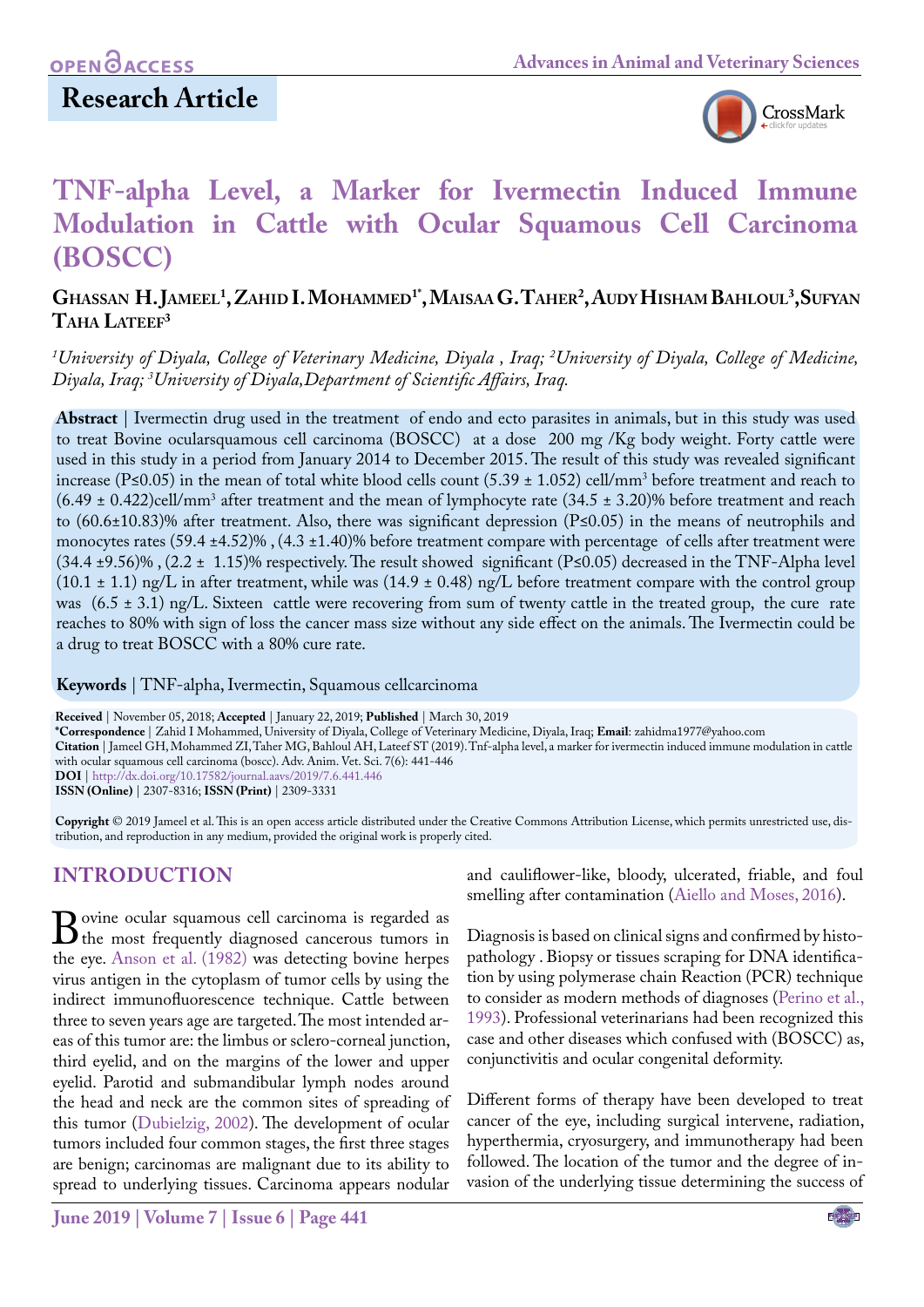## **OPEN OACCESS**

#### **Advances in Animal and Veterinary Sciences**

treatment. Some surgical procedures include third eyelid resection, eyelid wedge resection and in other cases enucleating of the entire globe and lid margins ([Gharagozlou](#page-5-3) [et al., 2007\)](#page-5-3). The treatment with surgical methods do not always mean a cure, because 40-50% recurrence rate can be expected if the cancer has spread to regional lymph nodes and the tumor will continue to grow at those sites.

Ivermectin is macrocyclic lactones are products or chemical derivatives of soil microorganisms belonging to the *Streptomyces avermitilis* fungus. The main uses of ivermectin in the treatment of intestinal helminth infections as strongyloidiasis, onchocerciasis and heart worm. It is also active agents in the treatment of ectoparasites like ticks, mites and lice ([Yates and Wolstenholme,2004\)](#page-5-4). About three decades ago, a soluble cytokine termed tumor necrosis factor (TNF) has been identified that is caused tumor necrosis in certain animal model systems (Kriegler et al.,1988; [Baud](#page-5-5) [and Karin, 2001\)](#page-5-5). Tumor Necrosis Factor (TNF) (also known as cachectin or TNF alpha) is a cytokine that has a wide variety of functions. It can cause cytolysis of certain tumor cell lines; it is involved in the induction of cachexia; it is a potent pyrogen, causing fever by direct action or by stimulation of interleukin-1 secretion; it can stimulate cell proliferation and induce cell differentiation under certain conditions ([Sun and Fink, 2007\)](#page-5-6). This study aims to evaluate the efficacy of ivermectin in the treatment of (BOSCC).

### **MATERIALS AND METHODS**

#### **Animal Groups**

This study was conducted on forty Friesian cattle (female), their ages between (5-10) years and divided into two groups. Scientific, ethical committee for College of Veterinary Medicine, University of Diyala, approved this study. First group (infected group) includes (20) cattle were symptomatically infected with ocular squamous cell carcinoma under different degrees of infection. The second group (control group) includes (20) cattle were none infected. Promectin (Ivermectin 1%) is manufactured by (Invesa Company, Spain) used in a dose 200 mg/Kg. subcutaneously to treat the infected cattle [\(Bogan and McKellar,](#page-5-7) [1988](#page-5-7)). The same dose repeated when (11) days were passed according to the instruction of the manufactured company.

#### **Samples Collecting and Preparation**

Fifteen milliliters of blood were pulled from the jugular vein of infected and noninfected cattle at the first day of treatment. Five milliliters of blood put in K3 EDTA vials to determinate the whole and differential white blood cells count. Ten milliliters of blood put in plane tubes for serum separation and, the serum reserves at  $(-20)$  C $^{\circ}$  till it is used for determination of TNF- alpha level. This operation would be repeated only to treat cattle when the third dose

was applied. The kit (ab193683- TNF alpha, Bovine ELI-SA Kit) product of abcam company (UK, EU and ROW) has been used. From recovered animal, five milliliters of blood have been taken to determinate the whole and differential white blood cells count (Schalm et al., 1975).

#### **Immunohistochemistry**

Immunohistochemistry for BRAF protein expression was performed on 4 mm-thick sections of formalin-fixed, paraffin-embedded tissues, using the Ventana BRAF V600E (VE1) Mouse Monoclonal Primary Antibody on Ventana Benchmark IHC automated slide strainer in combination with the Opti View DAB IHC detection kit. The specimens were fixed in 10% neutral buffered formalin for 24–48 hours. Negative and positive controls were included in each round of analysis. Briefly, after deparaffinization, the slides were pretreated with cell conditioning 1 for 64 minutes for antigen unmasking and followed by pre-primary antibody peroxidase inhibition. The slides were then incubated with the VE1 antibody at 37°C for 16 minutes, and counterstained with hematoxylin II for 4 minutes and bluing reagent for 4 minutes. The staining pattern for anti-BRAF V600E (VE1) antibody is cytoplasmic staining of tumor cells. The cases of cytoplasmic staining in tumor cells are positive when the anti-BRAF V600E (VE1) antibody is used and no staining when the negative control is selected ([Qiu et al.,2015](#page-5-8)).

### **Statistical Analysis**

The data were presented at mean ± SD. Statistical analysis is done by Dunnett t-tests and Pearson Correlation. Significantly was depended at  $P \le 0.05$  (Dunnett, 1955).

## **RESULTS**

In this study ivermectin is used in the treatment of bovine ocular squamous cell carcinoma (BOSCC). The results in the figure  $(1-a)$  and  $(2-a)$  were give the gross appearance of the carcinic mass in the third eyelid and the limbus of the eye before the treatment respectively. The cancerous mass in th[e figure \(1\)](#page-2-0) has been in contact with the eyeball result in eye lachrymation, slight bleeding and may be led to complete corneal opacity or damage if progressed. The size of the mass was decreased after each injection about 0.5 to 1 cm. every twenty days of injection. The result in the [figure \(2-b,c\)](#page-2-1) was showed the effect of treatment with the ivermectin at a dose 200 mg/Kg in and cause degradation of the lesionin the limbus (sclera-corneal junction) as a plaque and carcinic mass in the third eyelid has been appear as a scar.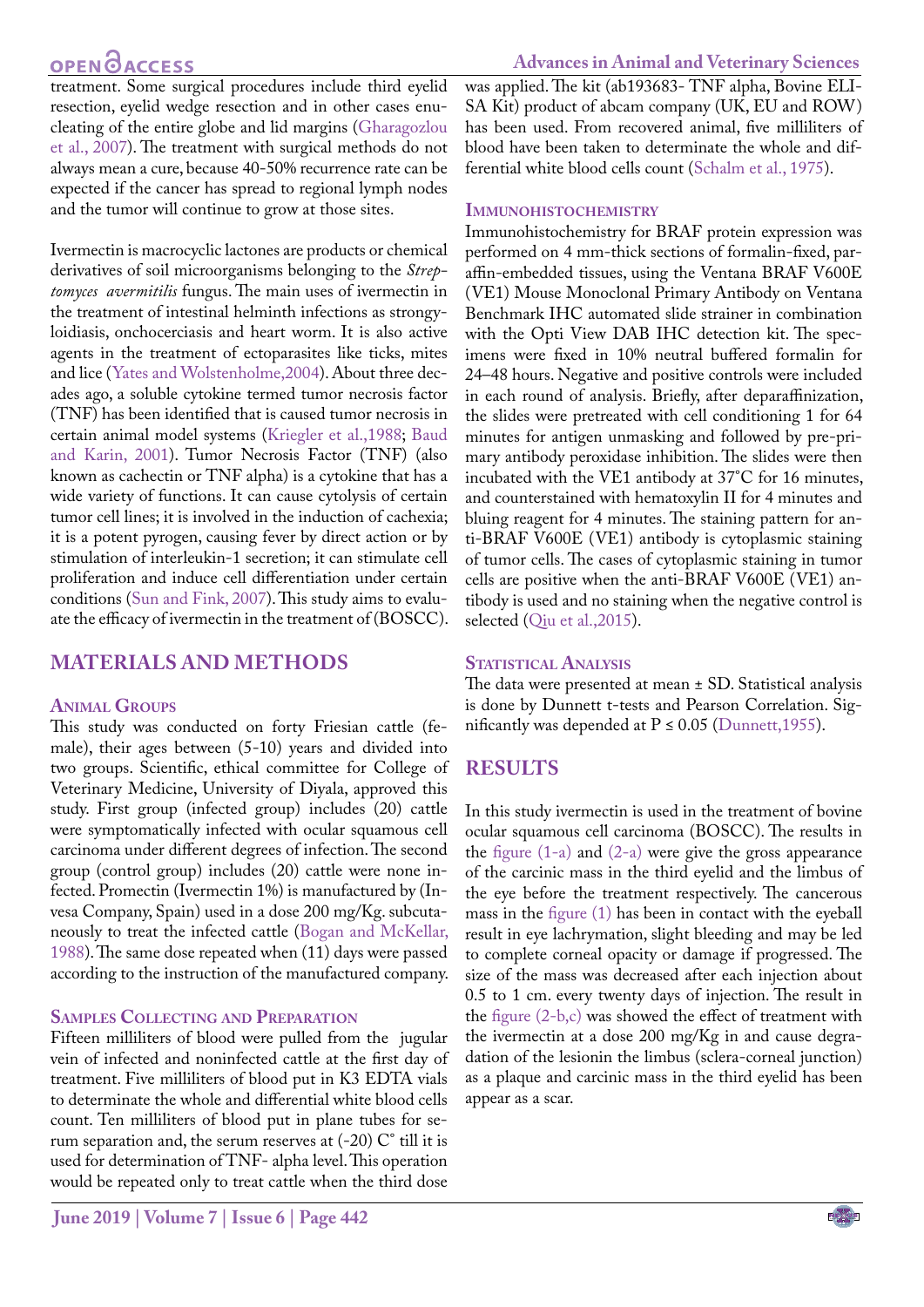## **OPEN OACCESS**

### **Advances in Animal and Veterinary Sciences**



Figure 1: Showing gross appearance of eye carcinoma in  $(a,b,c,d,e$  and  $f)$  which revealed the shape of carcinic mass after each injection of the ivermectin at a dose 200 mg/Kg continuously with time decrease the tumor mass

<span id="page-2-0"></span>

<span id="page-2-1"></span>Figure 2: a) represent the lesion in the limbus (scleracorneal junction) as a plaque and carcinic mass in the third eyelid appear as a scar. (b and c): represent the degradation of the lesion after treatment with two doses of ivermectin result in clearance of the eye.

The results of immunohistochemical staining showed the cross section through conjunctiva that represent an inner layer of the eyelid and lined with stratified columnar epithelium which contain numerous goblet cells with evidence of vacuolation, sloughing of epithelial cells lining it and the lumen contain inflammatory exudate (conjunctivitis) and supporting by highly vascular connective tissue. The biopsy has been taken after 11 days of treatment [\(Figure 3](#page-2-2)).

The [figure \(4\)](#page-2-3) revealed vacuolation in some areas within inflammatory cellular aggregation mostly lymphocytes seen in the supporting tissue of the eyelid .Severe congestion of blood vessels (After 33 days of treatment). While the fifth Figure, revealed severe exudation and vascularization in the right side with fibrinous deposition progressed to form a scar on the left.

The [table \(1\)](#page-3-0) is represented the total and differential count of white blood cells of infected cattle before and after treatment with ivermectin and after recovery. The result of this

study was revealed significant differences (P≤0.05) in the mean of total white blood cells count  $(5.39 \pm 1.052)$  cell/  $\text{mm}^3$  before treatment and reach to (6.49 ± 0.422) cell/mm<sup>3</sup> after treatment and the mean of lymphocyte rate (34.5  $\pm$ 3.20)% before treatment and reach to (60.6±10.83)% after treatment. Also, there was significant depression  $(P \le 0.05)$ in the mean of neutrophils and monocytes rates (59.4  $\pm$ 4.52)%, (4.3  $\pm$ 1.40)% before treatment compare with percentage of cells after treatment were  $(34.4 \pm 9.56)$  %,  $(2.2$ ± 1.15)% respectively.



**Figure 3:** Photogarph for immunohistochemical section of conjunctiva revealed presence of high number of goblet cells  $(\rightarrow)$  with sloughing of vacuolated epithelial

<span id="page-2-2"></span>cells ( ) lining conjunctiva in the lumen contain inflammatory exudates  $(\overrightarrow{Dap}$ . (Dapi stain X10).

<span id="page-2-3"></span>

**Figure 4:** Show congestion of the blood vessels ( ), vaculation  $($   $)$  and presence of sebaceous gland (  $\sqrt{ }$ ). (Dapi stain X10).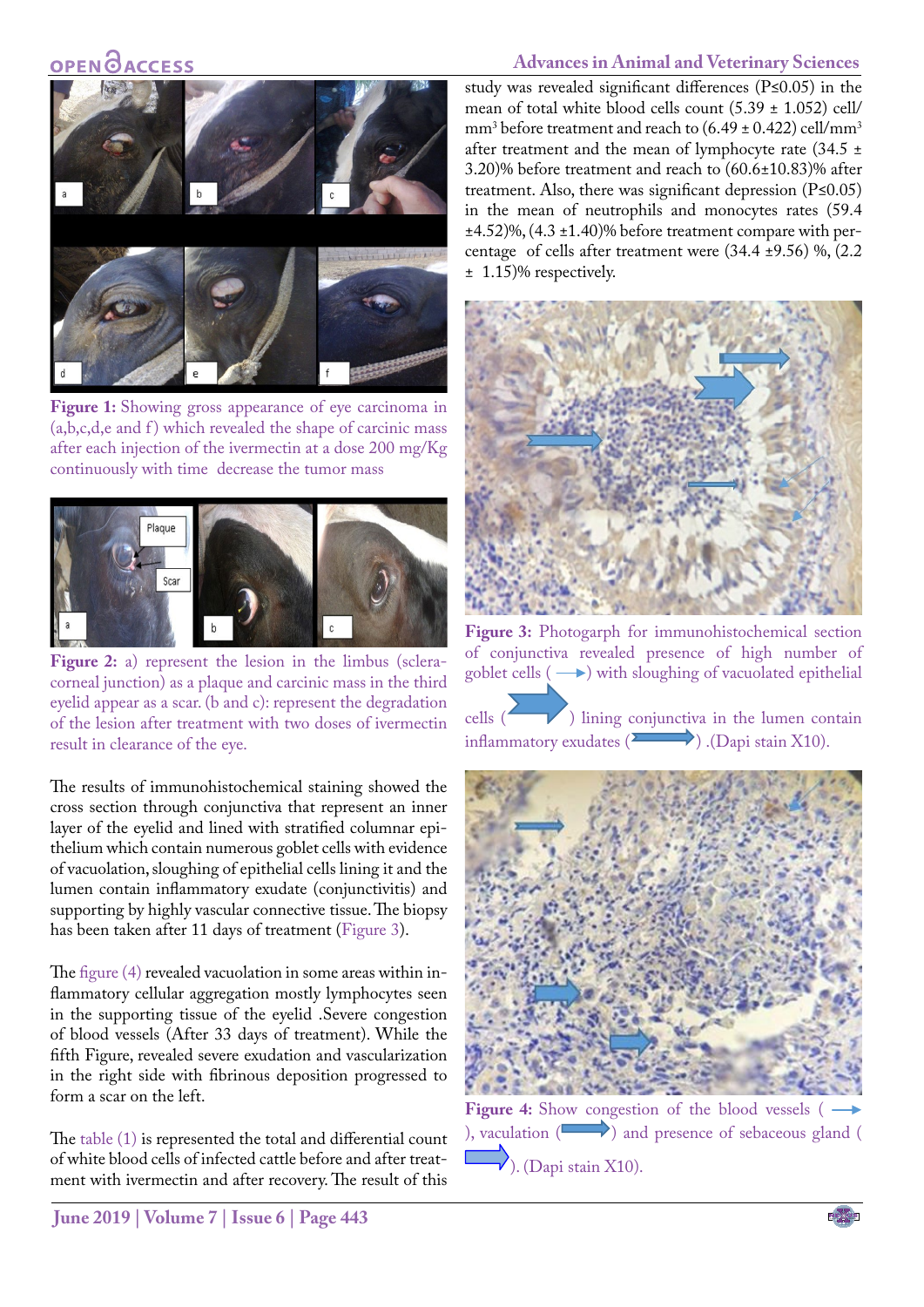<span id="page-3-0"></span>

| <b>OPEN GACCESS</b>                                                      |                  |                 |                           |                | <b>Advances in Animal and Veterinary Sciences</b> |  |
|--------------------------------------------------------------------------|------------------|-----------------|---------------------------|----------------|---------------------------------------------------|--|
| Table 1: Total and differential white blood cells count of infected cows |                  |                 |                           |                |                                                   |  |
| <b>Groups</b>                                                            | Total (WBC)      |                 | Neutrophils% Lymphocytes% | Monocytes %    | <b>Eosinophils %</b>                              |  |
| Before treatment                                                         | $5.39 \pm 1.052$ | $59.4 + 4.52^*$ | $34.5 \pm 3.20$           | $4.3 \pm 1.40$ | $2.6 \pm 0.42$                                    |  |
| After treatment                                                          | $6.49 \pm 0.422$ | $34.4 + 9.56$   | $60.6 \pm 10.83^*$        | $2.2 + 1.15$   | $1.5 \pm 1.09$                                    |  |
| After recovery                                                           | $6.43 \pm 0.578$ | $59.3 \pm 0.38$ | $36.7 + 2.41$             | $4.7 \pm 0.83$ | $1.1 \pm 0.22$                                    |  |

\* Significant differences at (P≤0.05). Data presented as mean ±SD.

<span id="page-3-1"></span>**Table 2:** The correlation between the TNF-alpha level of infected cows before and after treatment and control group. Significant at (P≤0.05)

|                                   |                     | <b>Before Treatment</b><br>(TNF-alpha ng/L) | <b>After Treatment</b><br>(TNF-alpha ng/L) |
|-----------------------------------|---------------------|---------------------------------------------|--------------------------------------------|
| Before Treatment (TNF-alpha ng/L) | Pearson Correlation |                                             | $-.259-$                                   |
|                                   | Sig. (2-tailed)     |                                             | .270                                       |
|                                   | N                   | 20                                          | 20                                         |
| After Treatment (TNF-alpha ng/L)  | Pearson Correlation | $-.259-$                                    |                                            |
|                                   | Sig. (2-tailed)     | .270                                        |                                            |
|                                   | N                   | 20                                          | <b>20</b>                                  |

The results in [table \(2\)](#page-3-1) showed the correlation between the TNF-alpha level of infected cattle before and after treatment and control group. The results shown non-significant weak negative correlation with the level of TNF-alpha concentration between before treatment group and after treatment group, this result may be significant if the increase number of samples.



**Figure 5:** Photograph for immunohistochemical section of conjunctiva showing sever exudation  $(\rightarrow)$ , vascularization  $(\longrightarrow)$  and fibrinous deposition ( $\Sigma$ .) (Dapi stain X10).

<span id="page-3-3"></span>The results were shown a higher significant concentration  $(p \le 0.05)$  of TNF-alpha level in the group before treatment, at a concentration  $(14.9 \pm 0.48)$  ng/L compared with other groups; control at a concentration  $(6.5 \pm 3.1)$  ng/L and group after treatment at a concentration  $(10.1 \pm 1.1)$ ng/L [\(Figure 6\)](#page-3-2).



<span id="page-3-2"></span>

## **DISCUSSION**

Forty cattle were included in this study, twenty of them were infected with eye cancer and others were a control group. Statistical analysis of the results in a [table \(1\) w](#page-3-0)as revealed significant elevation (P≤0.05) in the mean values of the total count of the white blood cells and the lymphocytes .The mean values of total count of white blood cells are raised in treated cattle from (5.39 ±1.052) thousand cell before treatment and reaches for (6.49 ±0.422) thousand cell after treatment. The mean values of the lymphocytes were (34.5±3.20)% before treatment and reaches to (60.6 ±10.83) % after treatment. These results were reflected the Ivermectin effect on the cellular immune response of the animal against the pathogens and foreign particles which lead to cancer when the animal is immunosuppressed.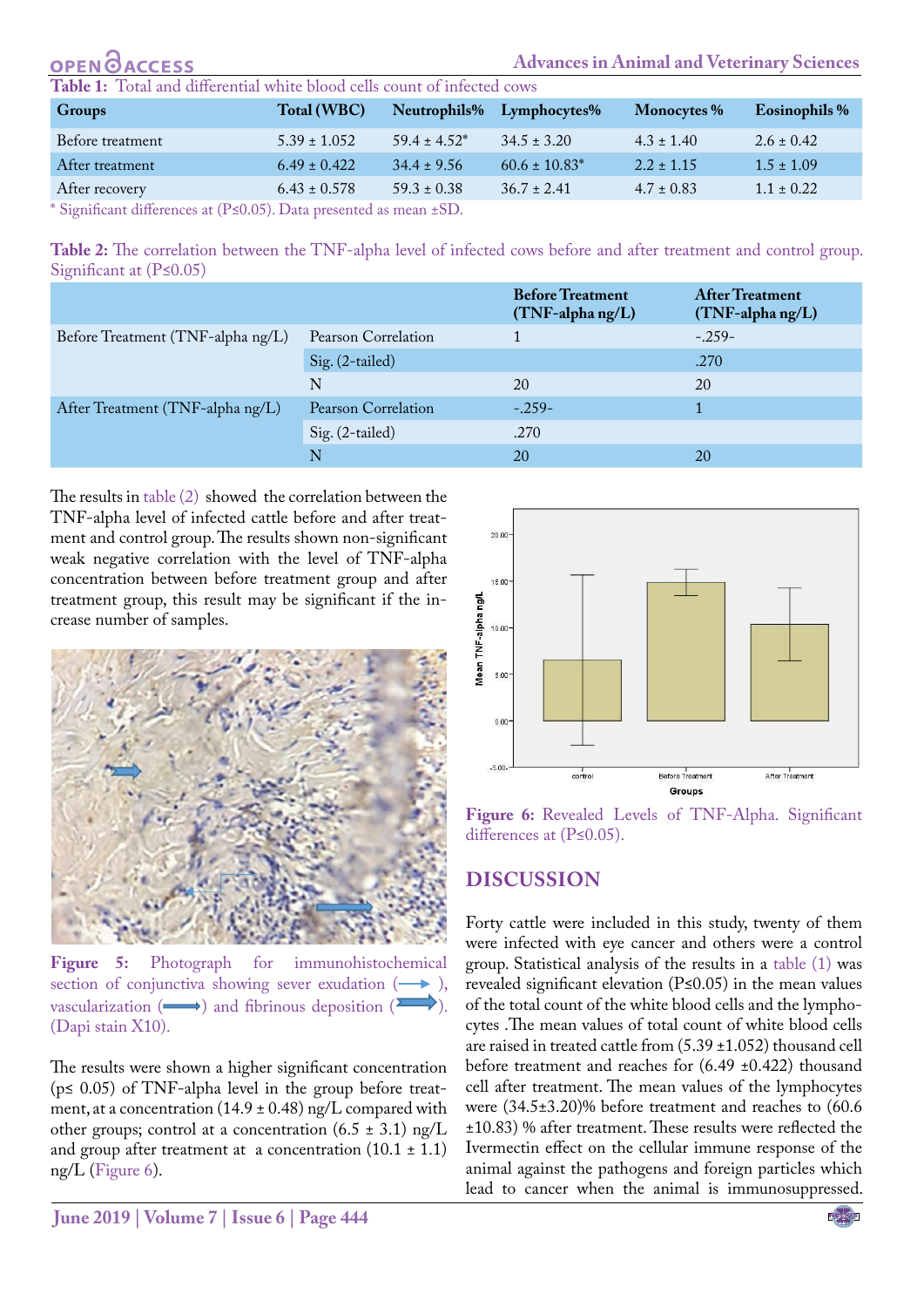## **OPEN**OACCESS

These results are supported by a previous study which was suggested an immunopotentiating effect of Ivermectin at higher doses [\(Sajid et al., 2007](#page-5-9)). One of the components of the lymphocytes is  $T - cell$ , it can be distinguished from others by the presence of a special receptor on it᾿s surface called T cell receptors (TCR) and play an important role in cell – mediated immunity as virally infected cells and tumor cells [\(Schwarz and Bhandoola, 2006](#page-5-10)). There is an other T – cell called (NKT) natural killer T – cells, which able to recognize and eliminate many tumor cells (Barton et al.,1998). [Quinn et al. \(2011\)](#page-5-11) were describes the natural killer  $T$  – cells by their origination from bone marrow, large granular mononuclear cells, cytotoxic lymphocytes, distinct from T lymphocytes and B lymphocytes, which contribute to innate immune responses by destroying virus- infected cells; activate macrophages by secreting interferon-γ and also destroy tumor cells; do not posses clonally distributed antigen receptors like immunoglobulins or T cell receptors because, the NK cells have receptors for the Fc portion of IgG, they can participate in antibody-dependent cell-mediated cytotoxicity with resultant destruction of target cells with antibody bound to their surfaces. Also may be stimulated antigen-activated T cells to produce Interleukin-2(IL--2) which stimulates the proliferation and effector functions of natural killer cells and B cells [\(Abbas et al.,2000\)](#page-5-12). This illative is supported by [Stewart et](#page-5-13) [al. \(2006\)](#page-5-13) study who proves the efficacy of different doses of Interleukin-2 in peritumoural injections in regression of BOSCC specially on the third eyelid and limbus by his effect on innate immunity such as stimulation of neutrophils and macrophages due to vascular leakage. The depression in the TNF-alpha level appeared in the [fig](#page-3-2)[ure \(6\)](#page-3-2) is the best indicator for relief of the inflammation after the injection of ivermectin, which affect the blood supply operation result in degradation of the tumor mass and clearance of the eye and agreed with Swardfager et al. (2010) whose refers to the primary role of TNF to induce fever, apoptosis, cachexia, inflammation and inhibit tumor genesis and respond to sepsis via cells producing IL1 and IL6, so the mean value of the TNF-alpha level of infected animals was (14.9  $\pm$  0.48) ng\ liter before treatment and depressed to (10.1± 1.1) ng/L after treatment when compared with the mean values of control group was  $(6.5\pm3.1)$ ng/L. This study was agreed with [Ci et al. \(2009\)](#page-5-14) whose found that Ivermectin possesses a significant anti-inflammatory effects by inhibition of lipopolysaccharide-induced production of inflammatory cytokines such as TNF and IL1 through inhibition of nuclear factor-kappa B pathway and the upregulation of interleukin-10 production, an anti-inflammatory cytokine. Ivermectin also play a role as an immunomodulator by stimulates production of the anti-inflammatory cytokine IL-10 (Pitterna et al., 2009). IL-10 is also enhanced B cell survival, proliferation, and antibody production. By all these events Ivermectin enhanced the clinical relive from infection by its effect on the angiogen-

#### **Advances in Animal and Veterinary Sciences**

esis and stop cancer progression and come into agreement wit[h Gupta and Foley, \(2015\).](#page-5-15) Waters and Pober, (2013) referred to the role of the TNF-alpha to cause hemorrhagic necrosis in carcinic mass lead to cells degradation. Also the TNF-alpha factor was caused cell degradation of tumor mass which mentioned by [Sun and Fink, \(2007\)](#page-5-6). In general the Ivermectin possess the ability to eliminate and stop at least (80)% the progression of bovine ocular squamous cell carcinoma followed by degradation, especially in an early stage by blocking the angiogenesis and lead to single cell necrosis of tumor mass and appeared histopathologically in the [figure \(4\).](#page-2-3) The [figure \(1\)](#page-2-0) revealed the difference between the shape of tumor mass before and after ivermectin therapy so the shape of the carcinomas (a) was appeared with high blood supply and then be pale in the late stages of treatment (e and f). This study was supported by [Folkman, \(1995\)](#page-5-16) who is mentioned that angiogenesis, which is vital for cancer development.As well as tumor without inducing a vascular supply cannot extend beyond (2–3mm). The new vessels develop on the edge of the tumor and then migrate into the tumor. This process depends on the degradation of the extracellular matrix surrounding the tumor by matrix metalloproteinases, that are expressed in some tumor and stromal cells at high levels, on another hand angiogenesis relies on the proliferation and migration of endothelial cells. The antiangiogenic agents tend to be cytostatic rather than cytotoxic, and therefore stabilizing the tumor and preventing the spread. Also [White et al.](#page-5-17)  [\(2011\)](#page-5-17) were referred to the effect of some drugs and their ability to cause programming cell death or ("Apoptosis"). This effect was revealed in the [figure \(5\)](#page-3-3) with fibrous tissue deposition scientifically means scar formation due to the stopping of the angiogenesis,which is displayed on the left side of the figure.

Ivermectin when given to mammals by injection or orally does not cross the blood-brain barrier due to the presence of P-glycoprotien which eliminate its quick absorption and toxicity; so it is safe to use ([Borst and Schinkel,1996](#page-5-18)). These results did not have any side effects on the animal health along the period of treatment and th[e table \(1\)](#page-3-0) represent these tend values.

### **ACKNOWLEDGMENTS**

The authors would like to thanks the College of Veterinary Medicine, University of Diyalafor its supporting to accomplish this research.

## **CONFLICT OF INTEREST**

None of the authors have any conflict of interest to declare.